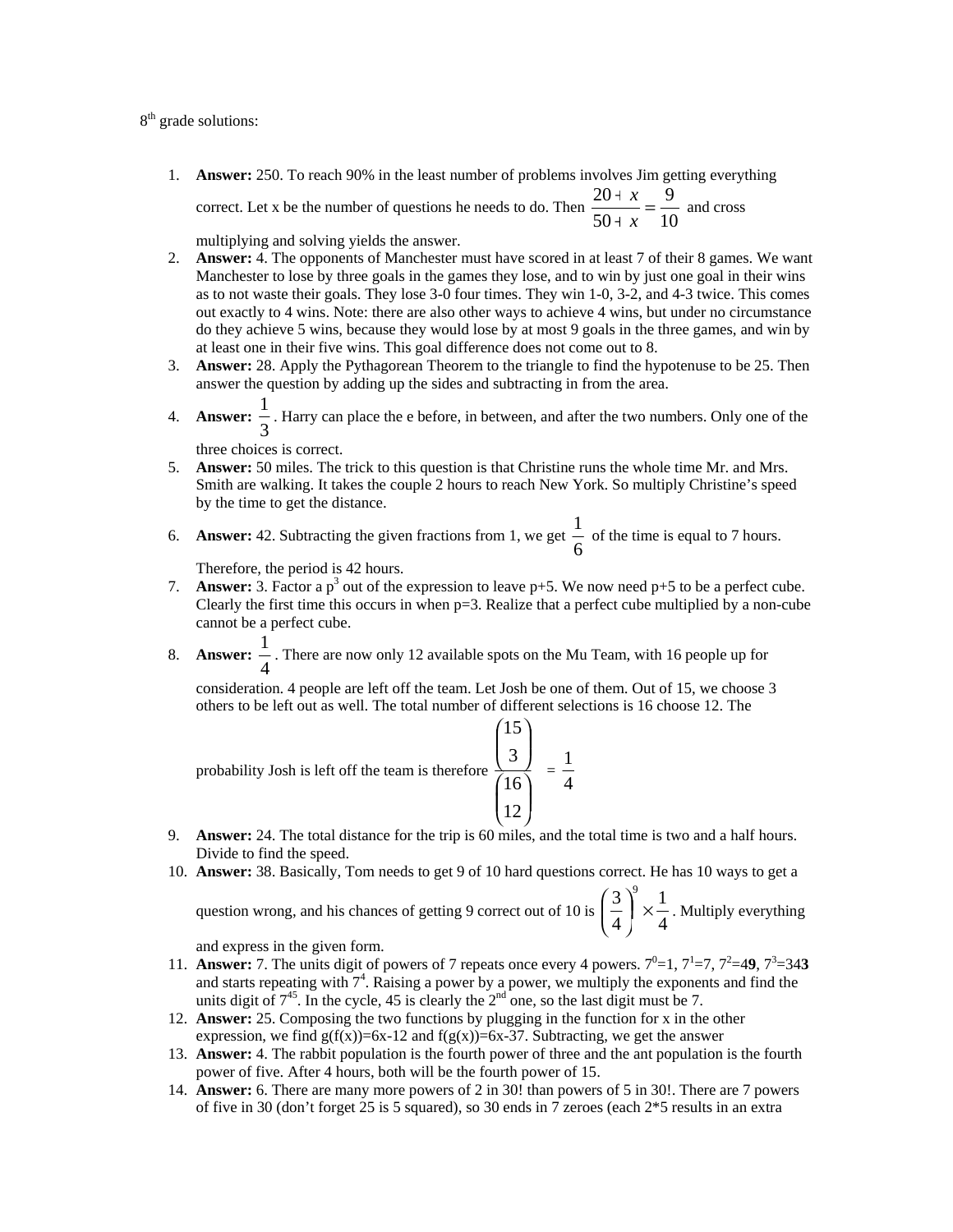zero). However, the denominator takes away one power of 5 (and not enough powers of 2 to make it less than 6) to leave 6 terminating zeroes.

- 15. **Answer:** 4. There are only four cases to consider. Michael is a duck and Ben is a goose, Michael is a goose and Ben is a duck, and both are the same and Eugene is a duck. Then we use the other statements to find a contradiction in one of those. Case 1 reaches an immediate contradiction, because Michael's statement is a contradiction as he, a duck, correctly says Ban is a goose. Case 2 reaches a similar contradiction. The third case, if Ben and Michael are both geese and Eugene is a duck, a contradiction as Chang, a duck, correctly says Eugene is a duck. The final case is that Ben and Michael are both ducks and Eugene is also a duck. This case does not reach a contradiction, and Chang is the only goose in the group.
- 16. **Answer:** 8  $\frac{1}{x}$ . The only way for Dr. Early to flip a sequence of HHH is to begin with such a

sequence. If he flips a T at anytime before HHH occurs, there is no way he can get HHH before

THH. The probability of having HHH as the first three flips is  $\frac{1}{8}$  $\frac{1}{2}$ .

- 17. **Answer:**  $50\sqrt{6}$ . Using the Pythagorean Theorem, we add the squares of the height and half the diagonal of the base to get the square of any edge that contains E. The fourth root of the product is just the product of one of the sides that contains E and a side of the base.
- 18. **Answer:** 3/7. Consider the case when the two boys are at the ends of the row. The number of such 3  $\overline{\phantom{a}}$

distinguishable arrangements is  $\left[\begin{array}{c} 0 \\ 0 \end{array}\right] \times 5!$ 2  $\mathsf{K}$ ⎠ ⎜ ⎜ ⎝  $\binom{3}{2}$  × 5!. The number of distinguishable arrangements when two

girls are sitting at the ends of the row is, similarly,  $\left| \times 5! \right|$ 2 4  $\mathsf{K}$ ⎠  $\overline{\phantom{a}}$ ⎜ ⎜ ⎝  $\binom{4}{1}$  × 5!. Now we also know that these pairs of

boys or girls can be switched, so that one is sitting at the left end and one is sitting at the right end and vice versa. So we multiply the number of ways by 2. We divide the sum of these two by the total possible ways to line up the 7 people, namely 7!

19. **Answer:** 49  $\frac{9}{10}$ . Consider where the center of the coin lands. To land on the table, the center must

land within a circle of radius 7. To land in the hole, the center must be within a circle of radius 3. Thus the probability is the ratio of the areas of the two circles.

- 20. **Answer:** 56. Without at least 3 threes, one cannot reach 15. Now the problem is reduced to the number of ways one can score 6 in 3 problems. The three ways to do this are  $(2,2,2)$ ,  $(3,2,1)$ , and (3,3,0). Now we must find the unique permutations of each of the three ways to achieve 15. The numbers of permutations are 20, 30, and 6 for the three respective cases.
- 21. **Answer:** -1. We could just find the two roots using the quadratic equation and plug into the expression. However, to find the sum of the reciprocals of the roots, just reverse all the

coefficients and evaluate  $-\frac{a}{a}$ *b* − −, where b is the coefficient of the second highest power, and a is the

coefficient of the lead term. Either way, we should reach the same answer.

- 22. **Answer:** 43. This is a case of the Chinese Remainder Theorem. However, we know in this case that the answer is one more than a multiple of 21. Try 22, 43 etc. and come to the answer. By the aforementioned theorem, there is guaranteed to be one and only one such number less than 105.
- 23. **Answer:** 49<sup>π</sup> . The length of the chord from the outer circle to the inner circle is 7. By the Pythagorean Theorem, the difference of the squares of the two radii is 49. Therefore the difference in areas of the two circles is  $49 \pi$ .
- 24. **Answer:** 10. We could just draw out the possible paths. The other approach is using Dyck paths.

Only  $\frac{1}{n+1}$ 1  $\frac{1}{n+1}$  of the  $\begin{pmatrix} 2n \\ n \end{pmatrix}$ ⎠  $\lambda$  $\mathsf I$ ⎝ ⎛ *n* 2*n* possible paths don't cross the y=x line either from below or above.

Therefore, we may have both cases, so we multiply the number by 2.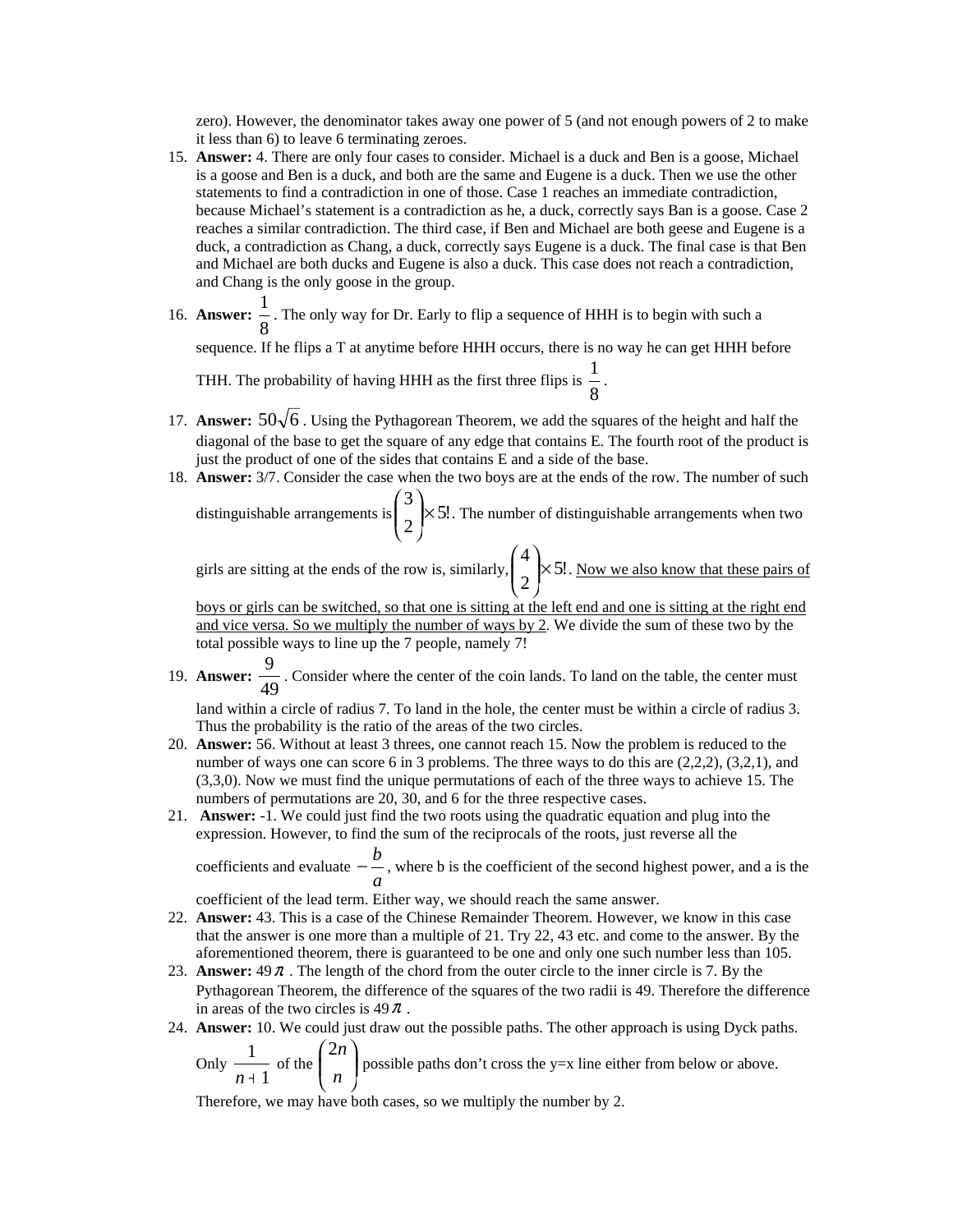- 25. **Answer:** -5050. We can only get the term  $x^{99}$  if we chose an x from 99 of the parentheses and one of the numbers. Therefore the coefficient is -1-2-3…-100.
- 26. **Answer:**  $3\sqrt{3}$ . If we split the hexagon into 6 equilateral triangles, we can derive the formula of a

regular hexagon in terms of the side length  $\frac{3\sqrt{3}}{2} s^2$ 2  $\frac{3\sqrt{3}}{2}s^2$ . The side length in this case is just the radius

of the circle.

- 27. **Answer:** 1440. The first watch will tell the correct time after gaining 720 minutes, which takes 720 days. The second watch will tell the correct time after losing 720 minutes or 480 days. The least common multiple of these numbers is 1440 days.
- 28. **Answer:** 56. Let A be the top of the statue, B be the bottom of the statue, C be the point on the ground that is on the line AB, and D be the point where the viewer is. From the 45-45-90 triangle, we find that AC=DC is 50. BC=50 \* tan (30). Our answer is just AC - BC.
- 29. **Answer:**  $24 \pi$  Every time we are asked to solve a 3D geometry problem, we want to reduce it to a 2D problem. If we take a cross-section of the ball through the center and the highest point out of the water, we end up with a circle and a chord, the surface of the water. Using the Pythagorean Theorem, we find that half the chord is 12 meters (The other leg is 5 by the given condition about the top of the ball). This represents the radius of the circle whose circumference we are trying to find.
- 30. **Answer:** 100. When Chang has finished the race, Brian has run 1800 meters and Eugene has run 1710 meters. While Brian runs the last 200 meters, Eugene only runs  $200 \times \frac{1000}{1800}$  $200 \times \frac{1710}{1000} = 190$  meters.

Thus, as Brian finishes, Eugene has run 
$$
1710+190=1900
$$
 meters.

31. **Answer:** 6561. The probability of Bob being in trouble is just 1 – the probability that he gets

exactly 1 date. That probability is 5 times 
$$
\left(\frac{9}{10}\right)^4 \times \left(\frac{1}{10}\right)
$$
. This comes out to  $\frac{13439}{20000}$ .

- 32. **Answer:** 3. Do case analysis for this problem. In the first quadrant, the region is bounded by  $x + y$  $= 1$ . In the 4<sup>th</sup> quadrant, the absolute values will represent the negatives of everything, so the region will be bound by  $x + y = -1$ . In the other two quadrants, the  $x + y$  absolute value changes sign on opposite sides of the line  $y = x$ . The four lines that are bounds are  $x = -1$ ,  $y = 1$ ,  $x = 1$ , and  $y = -1$ 1.
- 33. **Answer:** 2004. Christine draws lines to all but three points: the point she chooses and the two adjacent vertices. The 2003 lines she draws separates the region into 2004 regions (draw this with a polygon with fewer sides). The general answer to the question, if given an n-gon is n-2.
- 34. **Answer:** 4  $\frac{3\sqrt{3}}{2}$  PQRSTU is a regular hexagon because the side lengths are the same and all the

angles are congruent. Each side of the hexagon has length  $\sqrt{ }$ 

$$
\left(\frac{1}{2}\right)^2 + \left(\frac{1}{2}\right)^2 = \frac{1}{\sqrt{2}}
$$
. Thus, the

*x*

area of the hexagon is 6 times an equilateral triangle with the same side lengths.

35. **Answer:** 17. This expression simply reduces to a quadratic. Since the expression repeats

infinitely, we can set the expression to x and then plug x into the equation like so  $x = 1 + \frac{1}{2 + \frac{1}{2}}$ +  $= 1 + \frac{1}{1}$ .

Solve for x to obtain 
$$
\frac{1+\sqrt{3}}{2}
$$

36. **Answer:** 4. Clearly, each face's number is added four times in the big sum, because each face has 4 vertices. No matter what the sum of the numbers of the 6 faces is, the expression is guaranteed to be divisible by 4.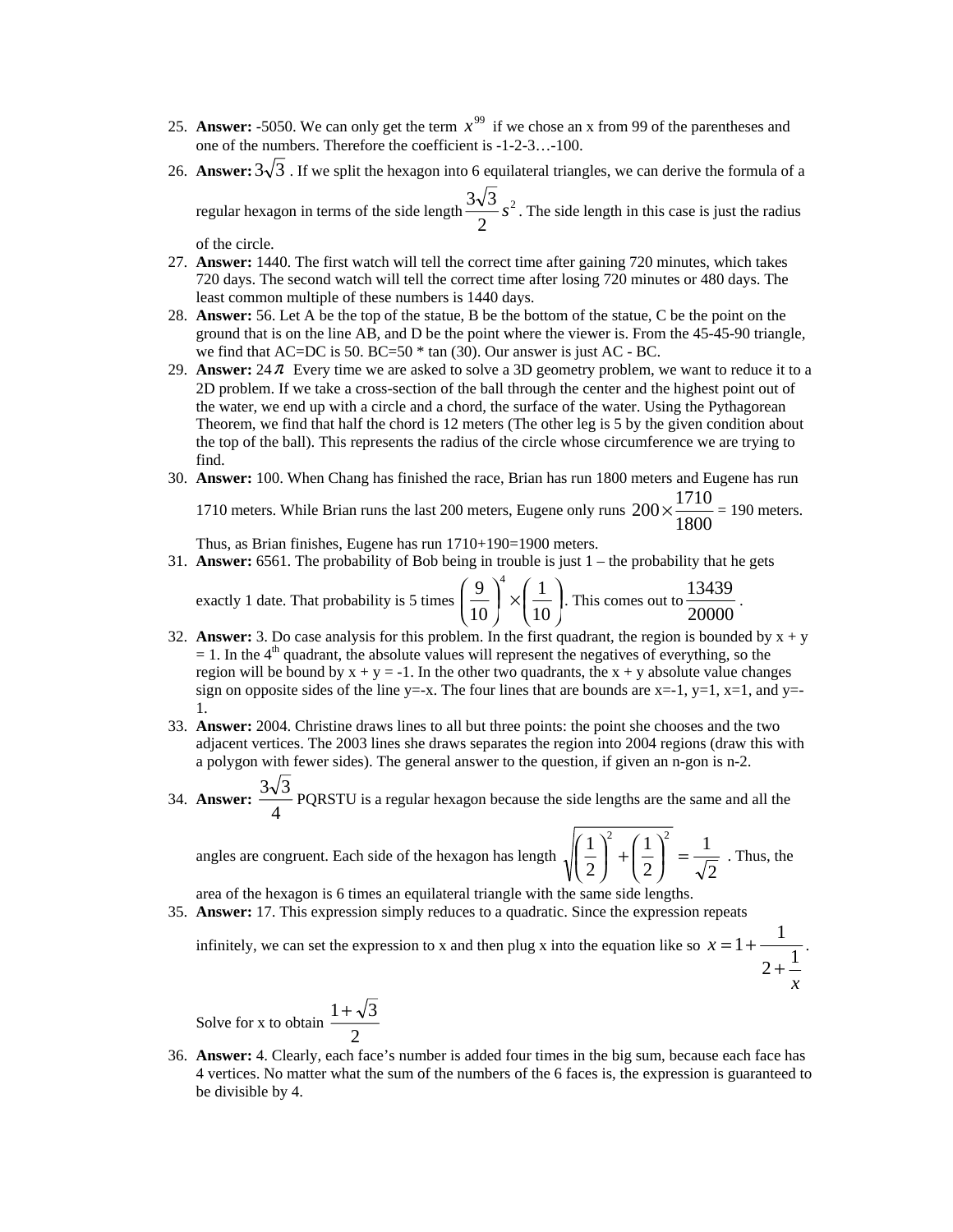37. **Answer:**  $2+\sqrt{3}$ . The height of the rhombus is 0.5x, where x is the length of each side, because the area of the rhombus must equal half of  $x^2$ . Call the vertices A, B, C, and D. Draw altitudes from A and B to base CD (one altitude will not intersect the base, say B, making BD the long diagonal). Call the feet of these altitudes E and F respectively. We know the length of both AE and AD in terms of x, so we can find DE by the Pythagorean Theorem. By congruent triangles AED and BCF, DE=CF. The square of the long diagonal will equal  $(BF)^2 + (DC+CF)^2$  and the square of

the short diagonal is  $(DC-DE)^2+AE^2$ . Thus,

$$
EC = (1 - \frac{\sqrt{3}}{2})x
$$
ar  

$$
\frac{BD}{AC} = \frac{\sqrt{\frac{1}{4}x^2 + (1 + \frac{\sqrt{3}}{2})^2 * x^2}}{\sqrt{\frac{1}{4}x^2 + (1 - \frac{\sqrt{3}}{2})^2 * x^2}}
$$

2  $DE = \frac{\sqrt{3}}{2}x$ 

and rationalize

the denominator in the expression which should eliminate the radical.

38. **Answer:** 33  $\frac{21}{2}$ . The most favorable distribution will be to have 2 boxes with only one white ball and a third box with 6 black and 16 white balls. The least favorable distribution is to have 2 boxes with 1 black ball in each and the third box with 18 white and 4 black balls. In the first case, he has  $a \frac{2}{3}$  $\frac{2}{3}$  chance of picking a box with only white balls and a  $\frac{1}{3}$  $\frac{1}{2}$  chance of picking the box where he has an  $\frac{0}{11}$  $\frac{8}{11}$  chance. His total chance of winning is  $\frac{10}{11}$  $\frac{10}{10}$ 

In the second case he has no chance of winning if he picks 2 of the boxes. He has a  $\frac{1}{3}$  $\frac{1}{2}$  chance of

picking the box with white balls in, and has  $\frac{1}{11}$ 9 chance of picking a white ball. Thus his total

chance of winning is just  $\frac{3}{33}$  $\frac{9}{2}$ . Thus the difference is the answer.

39. **Answer:** 3  $\frac{2}{x}$ . Pick a random point on the circumference of the circle. Draw two equilateral

triangles, both having the point and the center of the circle as vertices. Now the third vertex of both equilateral triangles represent the extreme points where a chord from the point we chose to another point on the circle will have a longer length than the radius. The arc on the circle where

the chord will be longer is 360-120=240. Thus there is a  $\frac{2}{3}$  $\frac{2}{x}$  chance the chord will have sufficient

length.

40. **Answer:**  $\frac{12}{3}$  $\frac{25}{2}$ . The twins will collect their first different toy by buying one box of fries. They have

 $a \frac{1}{3}$ 4<br>
in chance of getting a different character by buying their next boxes of fries. The expected

number of boxes they need is  $\frac{1}{3}$  $\frac{4}{3}$ . Then they have a  $\frac{1}{2}$  $\frac{1}{x}$  chance of collecting a third different toy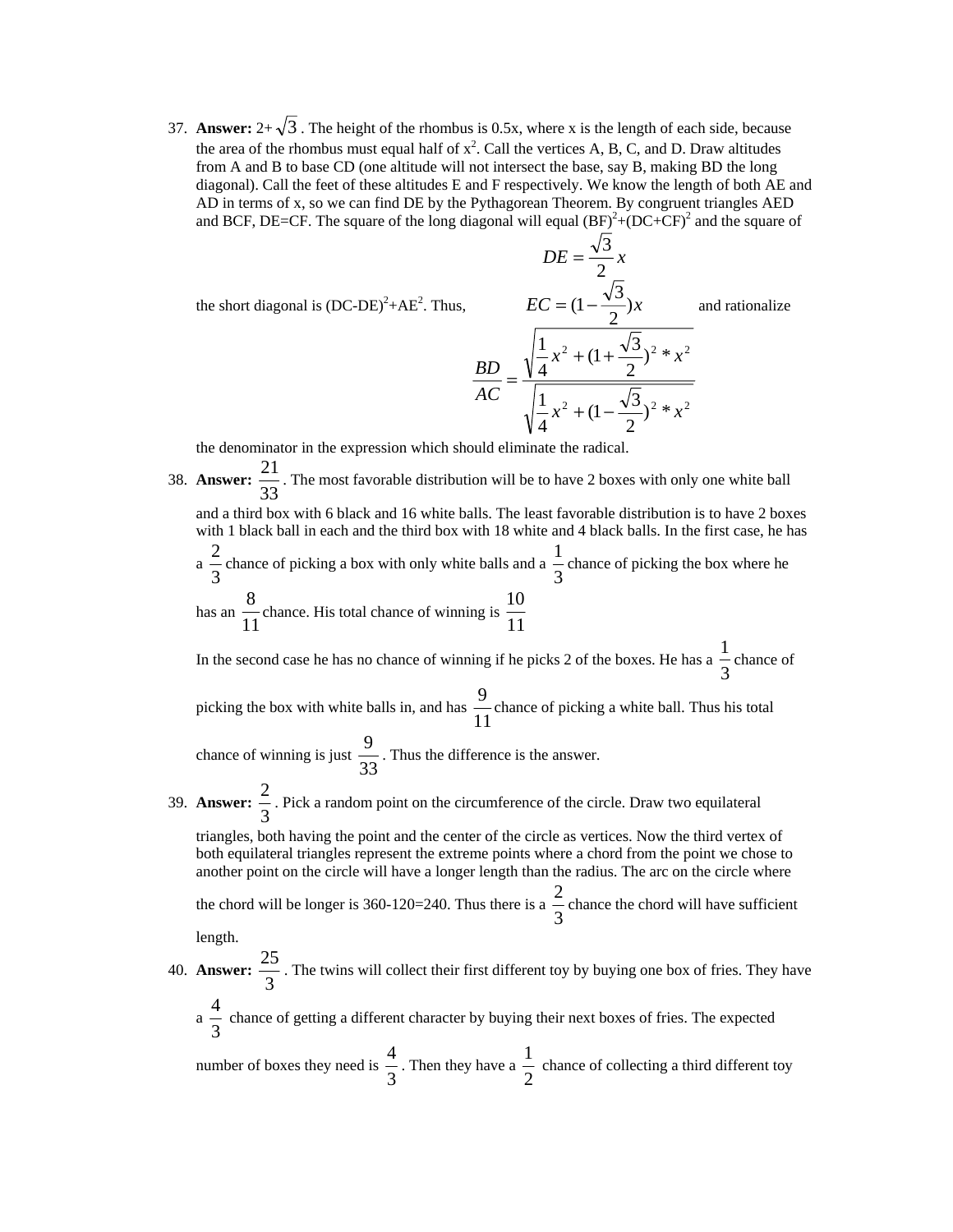and a  $\frac{1}{4}$ 1 chance of collecting a fourth different one. The expected number of turns it takes is

therefore  $1+\frac{1}{3}$  $\frac{4}{3}+2+4=\frac{25}{3}$  $\frac{25}{1}$ .

41. **Answer:** 3  $\frac{4000\sqrt{2}}{3}$ . The volume of the pyramid is  $\frac{1}{3} \times base \times height$ . We already know the area of the base,  $20^2$ , so we need to find the height. The other four faces of the pyramid are equilateral triangles. The height of the triangle is  $10\sqrt{3}$ . Draw the line from the midpoint of a side of the square base (also the foot of the altitude of an equilateral triangle face) to the center of the square. Then draw a vertical line from the center of the square to the apex (tip of the pyramid). Use the Pythagorean Theorem to find the height and plug into the formula for volume.

42. **Answer:** 5. Plugging in  $x_1$ , we get,  $(1)^{2} - (1)(x_{2}) = (-2)^{1}$ 

 $x_2 = 3$ 

Now, plugging the known values into the expression involving  $x_3$ , we get 9-x<sub>3</sub>=4, and x<sub>3</sub>=5.

43. **Answer:** 3. The ratio we are looking for is just  $\frac{1}{2}$  $\frac{1}{2}$ . By the angle bisector theorem, MC is

$$
\frac{6 \times 7}{12} = \frac{7}{2}
$$
. Looking at triangle ACM, the angle bisector of C intersects AM at I. Once again by

the angle bisector theorem, the ratio we are looking for is just CM/AC.

44. **Answer:** 120. New Jersey must win a sixth game. Prior to that, it doesn't matter how the series becomes 3-2 in favor of New Jersey. Therefore the probability that it become 3-2 is

 $^{3}(-)^{2}$  $\left(\frac{3}{4}\right)^3 \left(\frac{1}{4}\right)^3$ 5 ⎟ ⎟ ⎠  $\overline{\phantom{a}}$  $\mathsf I$ ⎝  $\binom{5}{2}$ ,  $\binom{3}{1}$ ,  $\binom{1}{1}$ , Multiply that by 0.75 for a New Jersey win in the six game, we find the

probability. To find the number of factors, we add one to the power of each prime in the prime factorization of a number and multiply those numbers together.

45. **Answer:** 9  $\frac{7}{1}$ . We write out the 6 polynomials that we can have, and pick the three highest values

of (sum of roots+ product of roots). The sum of the roots is –b/a and the product of the roots is c/a.

The three highest values are 1, 1, and  $\frac{1}{3}$  $\frac{1}{1}$ . The average of these three values represents the sum of

the co-ordinates of the centroid of the triangle (The x and y co-ordinates of the centroid are just the average of the three x co-ordinate and the three y co-ordinate values respectively).

46. **Answer:**  $4 + \sqrt{3}$ 438 + . Line 5 circles up against the edge of a side of the triangle. Extend

perpendiculars from the circles on each end, call their centers O and P, to intersect the side at A and B respectively. Side AB has length 8r. The length from A to the nearest vertex is 438-4r. From the fact that the length of the side opposite the 30 degree angle in a right triangle is one half of the hypotenuse and that the line from the vertex, call it V, to O bisects the 60 degree vertex angle, we

1

find the following relation 
$$
\frac{OA}{AV} = \frac{r}{438 - 4r} = \frac{\frac{1}{2}}{\sqrt{1 - (\frac{1}{2})^2}} = \frac{1}{\sqrt{3}}
$$
. Solving for r, we obtain the

answer.